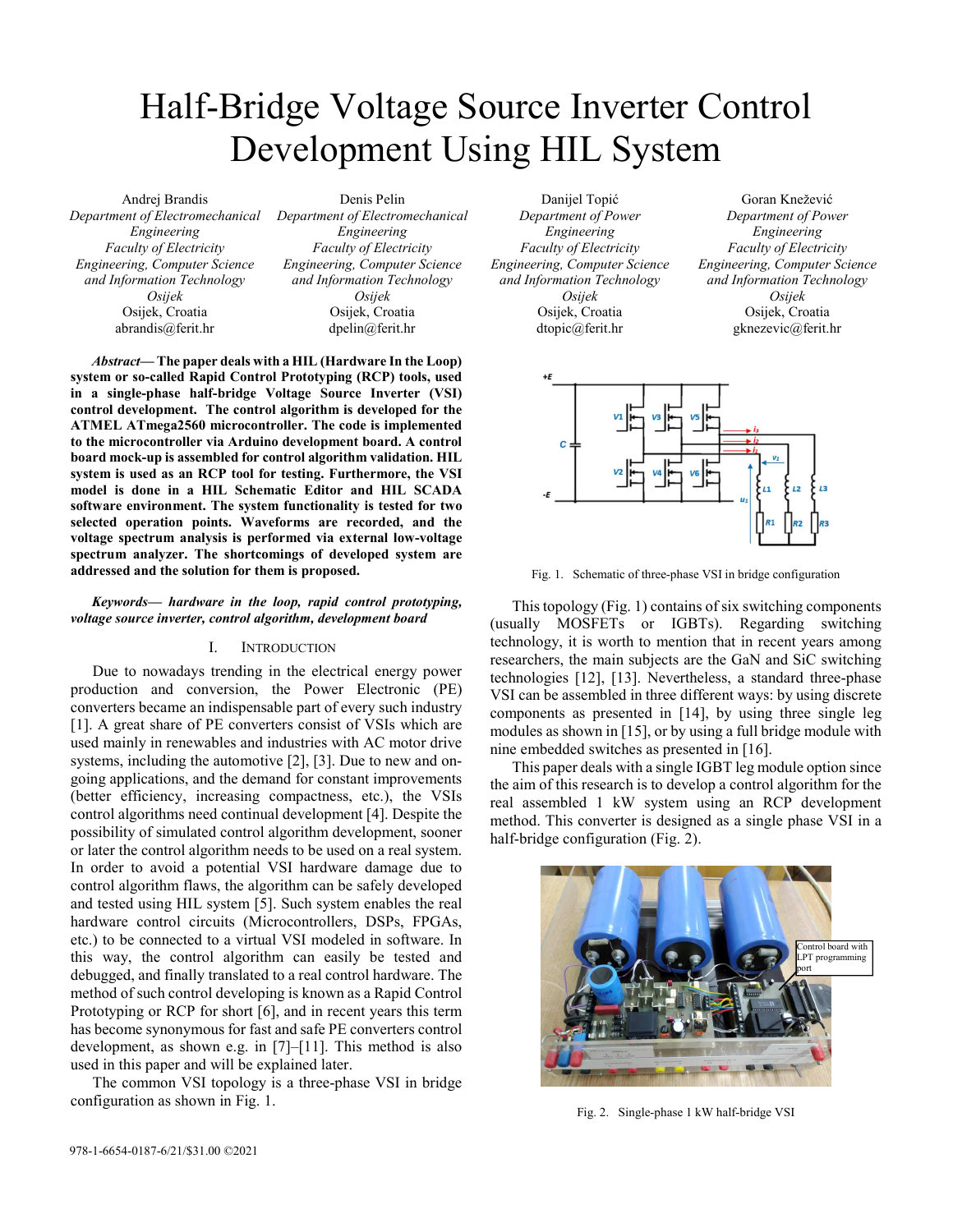The presented VSI's control is based on a bipolar PWM [17]. The choice of modulation method is limited due to a halfbridge topology configuration which specifically requires two DC link capacitors to create a zero-voltage node (Fig. 5). A control board mock-up with a development board and the belonging periphery is assembled and prepared for converter (Fig. 3b).

The converter given in Fig. 2 is also modeled in a Typhoon HIL software (Fig. 5), which is used later for control algorithm testing. The VSI from Fig. 2 is driven by the SA8281 chip and it is programmed by an obsolete system using an LPT port (Fig. 2) and DOS system. The final goal is to upgrade this VSI with a new control board system. Hence, the control board operation needs evaluation before the installation. This paper deals with the first step of the VSI (Fig. 2) upgrading process, i.e., the control algorithm development.

The rest of the paper is organized in four chapters. The second chapter deals with the control algorithm and the control board mock-up. The third chapter presents the VSI software and hardware modeling tools. The second to last chapter presents the measurement results for two different operation points. At the final chapter, the conclusion is made summarizing the most important points of presented paper.

# II. HALF-BRIDGE VSI CONTROL

The main motive of replacing the old SA8281 control (Fig. 2) with the up-to-date microcontroller is done for practical reasons – to reduce size and complexity of the whole VSI system.

#### *A. Hardware*

Since the VSI from Fig. 2 needs +5 V digital signal port and since the peripheral communication with the user is mandatory, a suitable development board type is chosen. The main parts of the control system are development board, display and keypad (Fig. 3). The Arduino board with ATmega2560 processor is utilized, primarily due to 8 kB of SRAM memory. The display is chosen to be the ST7920 type, due to the possibility of displaying a minimum of six lines simultaneously. The keypad is a standard 4x4 matrix format keypad which allows user a prompt input of desired parameters. The connection diagram of the control system is shown in Fig. 3a. The assembled control board mock-up is given in Fig. 3b.

# OUTPUT a)  $\begin{bmatrix} 1 & 0 \end{bmatrix}$  b)

Fig. 3. The connection diagram (a) and assembled control board mock-up (b) for VSI control

# *B. Software*

The control algorithm is written in Arduino software environment, which flow diagram is shown in Fig. 4.



Fig. 4. Control algorithm flow diagram

The control algorithm begins with the periphery initialization. The first initialized periphery is the ST7920 type display with 128x64 resolution, for which a standard library is used for programming. Second initialized is the keypad, where the key matrix and the pinouts are defined for the communication with the development board. Inside of the setup function, the functions needed for the operation are initialized and activated. Since the VSI control demands synchronous switching of both transistors, the control output is set via PORTF register function which comprising the  $A0 - A7$  pins, out of which only A0 and A1 are utilized for the IGBTs control purpose.

After periphery initialization, the functions for user input are defined. Next, the welcome message is displayed, afterward the user chooses the amplitude modulation index *ma* parameter. Then, the frequency modulation index  $m_f$  parameter is chosen. After pressing the confirmation key on the keypad, the program runs. The display shows chosen parameters and additional options such as resetting, stopping or pausing the process (Fig. 4).

The transistors control logic is derived via the two Look Up Tables (LUTs); one for the sine wave and one for the triangle wave, both fragmented into a 1000 equal pieces (ranges 0- 1000). Every element of the sine LUT is compared with the chosen  $m_f$ <sup>th</sup> value of the triangle LUT. With this method, a triangle waveform signal which is repeated  $m_f$  times is obtained.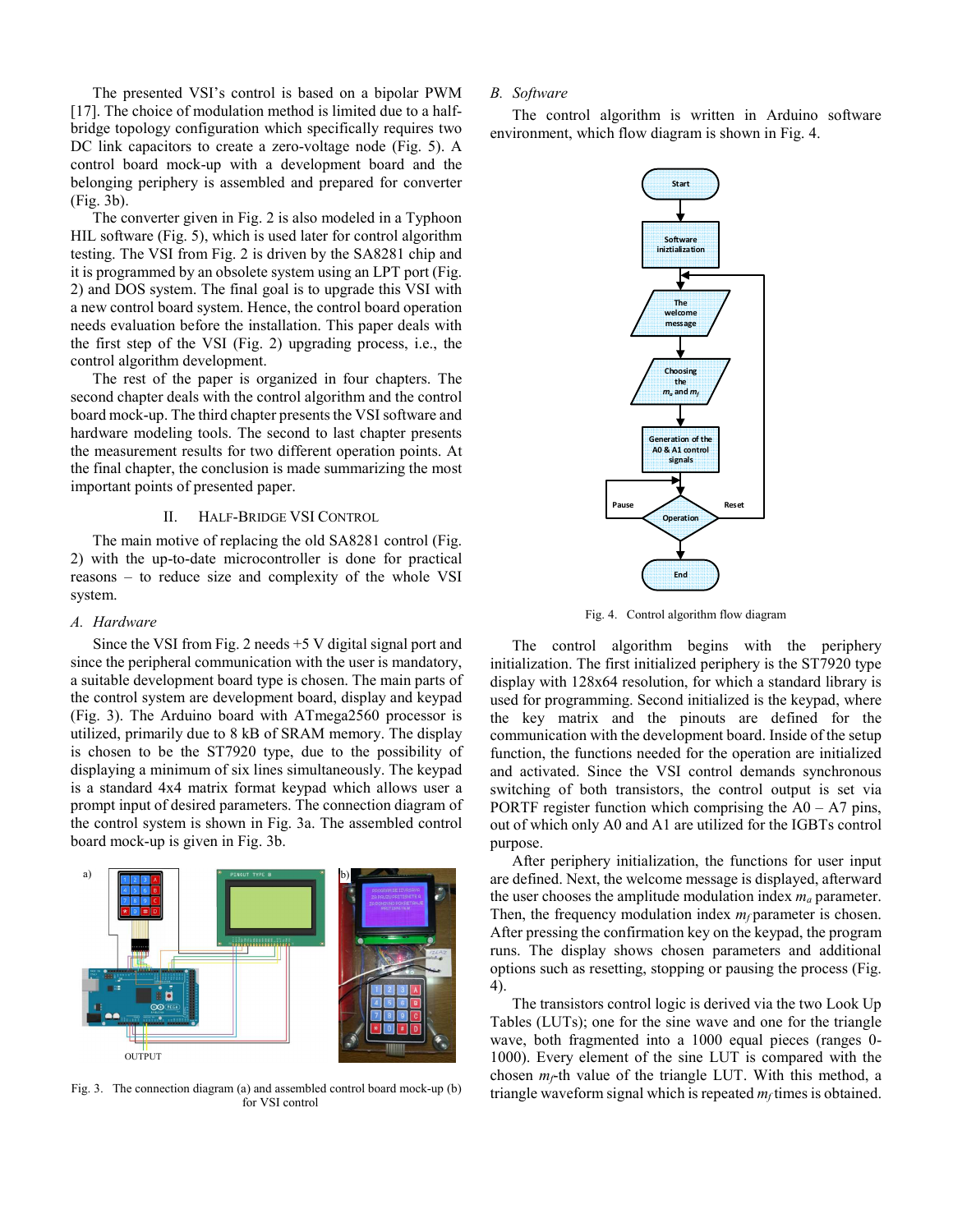If the value of the sine LUT is greater than triangle LUT, the output gives the result field of 1, otherwise it gives a 0. The result field is then repeated in the loop until interrupted by the user. The full code is available as supplementary material in back matter of the paper.

# III. VOLTAGE SOURCE INVERTER MODEL

Although HIL systems can be used for many purposes, in the strict sense related to this paper, it can be described as a testing environment for developing and debugging the VSI's control algorithm. The HIL software simulates the actual external VSI hardware, receiving the input control signals through the HIL interface and processes them in the same way as they would be processed within the actual VSI hardware.

# *A. Software*

The VSI schematic model (Fig. 5) is created in a HIL Schematic Editor. Since this model simulates real system for which the control is developed, the components parameters are chosen according to the real VSI from Fig. 2.



Fig. 5. VSI HIL Schematic Editor model

The external signals A0 and A1 sent from the controller board mock-up are linked to the simulation model through the HIL hardware and are set up in the software (*Digital Input1* and *Digital Input2*; Fig. 5). The usual process of HIL simulation model development is given in Fig. 6.



Fig. 6. HIL modeling process

After the VSI simulation model is created, a debugging process is performed, until compiling is successfully done. In this stage this means that the HIL software translated the created schematic into a machine language successfully, and that the model is implemented into the HIL's FPGA processor – ready for use.

After previous step, the provided HIL SCADA software is utilized. This piece of software serves as a virtual SCADA environment for monitoring all HIL's inputs and outputs, including both – control and power part of the VSI. It is worth to mention that the input and output hardware pins can be assigned to the created schematics in SCADA environment (this can be done in a HIL Schematic Editor also). Furthermore, simulation start and stop functions can be performed in the SCADA. After the SCADA is created, the user can start with the measurements. It is worth to mention that HIL software can work on-line (with the hardware) and off-line (without the hardware).

# *B. Hardware*

The full hardware setup used in paper can be seen in Fig. 7. A brief explanation follows. The control board mock-up (mark 1) is connected via USB cable to the PC (mark 5). This cable serves as a programming cable for the microcontroller, as well as the power supply for the mock-up. The Typhoon HIL hardware is marked with 2. This hardware has its own power supply and the USB cable which is connected to the PC for realtime simulation via provided software. On the front of the HIL device a HIL DSP interface is attached (mark 3). This interface has a slot for TI C2000 DSP type MCU (for DSP control programming and testing), and the pinouts for analog inputs and outputs (16 analog inputs  $+ 16$  analog outputs and 32 digital inputs and 32 digital outputs). A low-voltage spectrum analyzer software is marked with 4. This is a *UniTrain SO4204* interface which has dedicated software for low voltage  $(0 - 40 V)$ spectrum analysis. This interface is connected also to the PC via USB cable.



Fig. 7. Rapid control prototyping workplace; 1 – control board mock-up, 2 – HIL hardware, 3 – HIL DSP interface, 4 –spectrum analyzer interface, 5 – PC with required software

After everything is connected and checked, a measurement process follows.

# IV. MEASUREMENT RESULTS

Measurements are done for many different operations points out of which four are presented in this chapter. Selected parameters are shown in Tab. 1.

TABLE I. SELECTED MEASUREMENT PARAMETERS

| Set | $m_a$ | $m_f$ | E I VI | f[Hz] | $R[\Omega]$ | $L$ [mH] |
|-----|-------|-------|--------|-------|-------------|----------|
|     |       | 48    | 230    | 50    | 800         | 330      |
|     | 0.8   | 24    | 230    | 50    | 800         | 330      |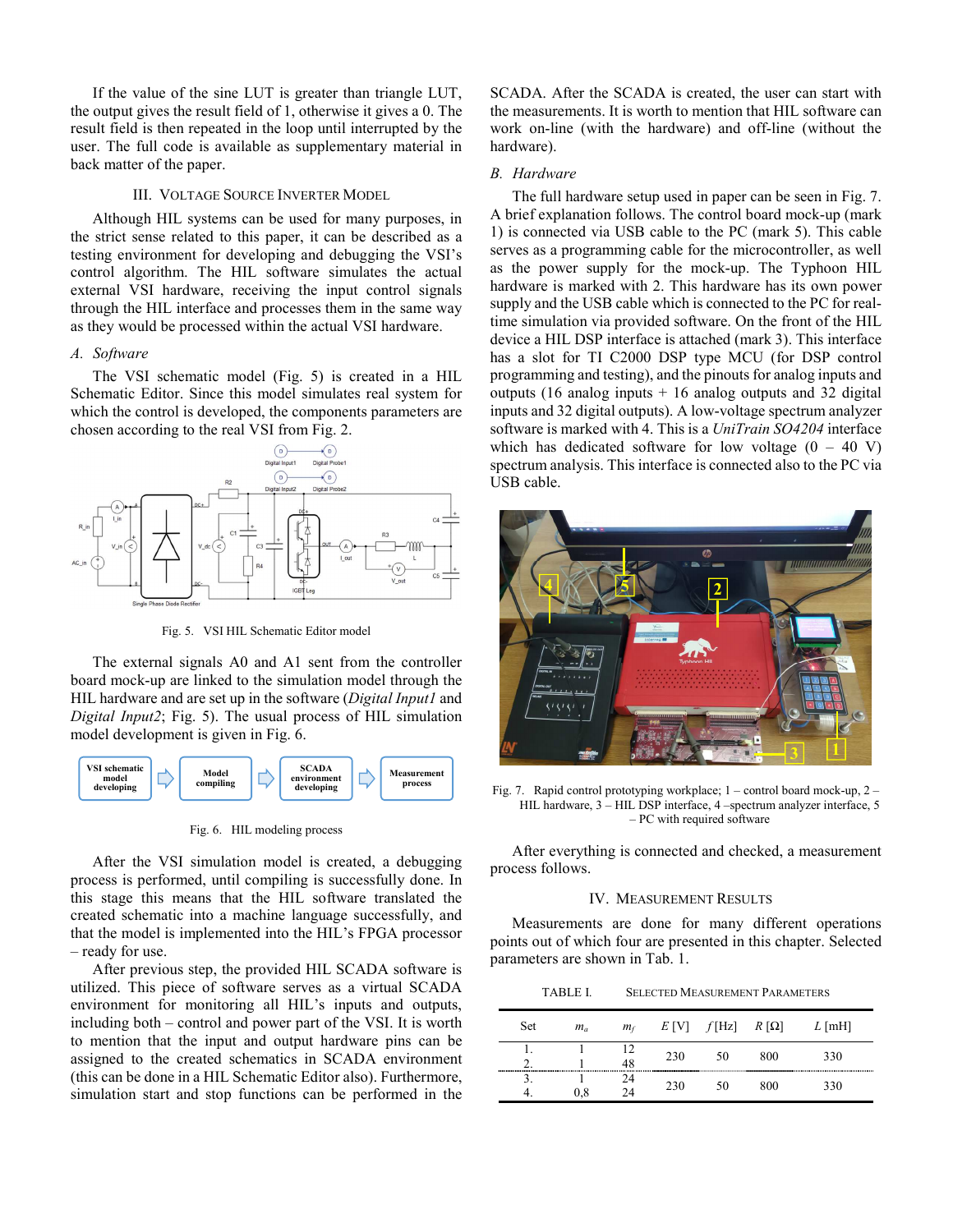The idea here is to show how control works with different amplitude modulation indexes *ma*, as well as with different frequency modulation indexes *mf*, to detect possible flaws in control algorithm. The measurement results for set  $1 - set 4$ (Tab. 1) are shown in Fig.  $8 - Fig. 11$ .



Fig. 8. The output voltage and current waveforms for the parameters from set 1 (a) and set 2 (b)



Fig. 9. The spectrum analysis of the output voltage for the parameters from set 1 (a) and set 2 (b)

It can be seen from waveforms on Fig. 8 that higher the frequency modulation index  $m_f$  is, the current is more sinusoidal which implies lower THD. The waveforms also show some anomalies as marked with the dashed line on Fig. 8b. Lower switching frequency with the  $m_f$ =12 (Fig. 8a) is not so sensitive to this problem as the higher switching frequency at  $m_f$ =48 (Fig. 8b). At this point, the algorithm clearly needs some improvements. With more detailed analysis of presented irregularities, we concluded that one of the problems is in the main loop code, and more specifically, this problem occurs due to constant keypad operation checking. Since the whole code is in the mail loop, the algorithm checks if anything is pressed on keypad after every forwarded control signal. This operation takes up a certain amount of the CPU time and extends affected IGBT control signal, which then causes the anomaly in the voltage and at the end in the current waveform.



Fig. 10. The output voltage and current waveforms for the parameters from set 3 (a) and set 4 (b)



Fig. 11. The spectrum analysis of the output voltage for the parameters from set  $3$  (a) and set  $4$  (b)

 In the case of set 3 and set 4 measurements, the frequency modulation index  $m_f$  is constant, and the amplitude modulation index  $m_a$  is changed. Changing the  $m_a$  (with keeping the  $m_f$ constant) yields with different current amplitudes i.e., lowering the  $m_a$  would give lower current amplitude and vice versa This is expected. The measurement results from Fig. 10 shows similar problems as the waveforms from Fig. 8. The conclusion is that at higher switching frequencies this problem is more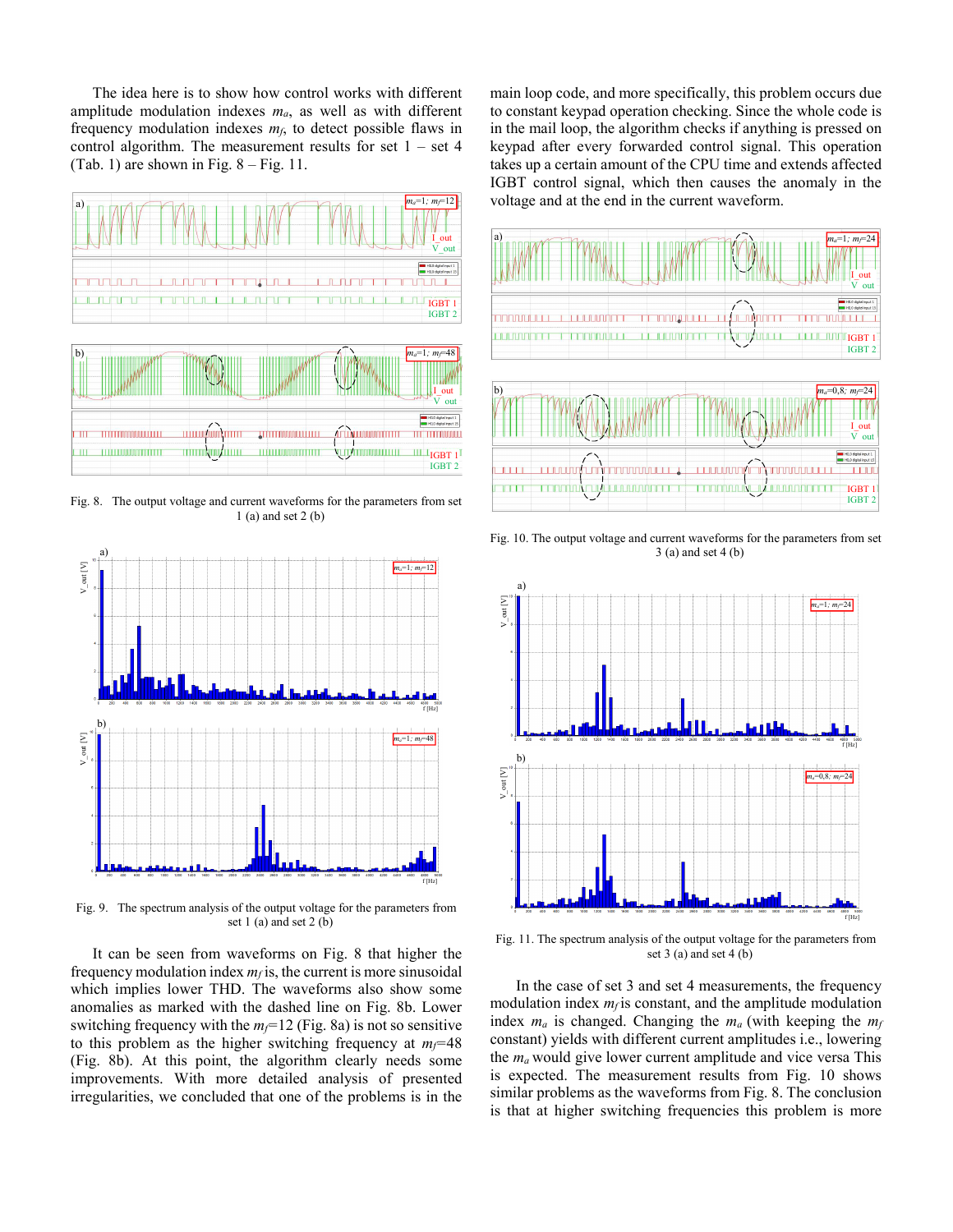pronounced due to shorter switching period, appearing as a longer duration of affected signal in relation to the switching period.

The spectral analysis for every set of measurements (Tab. 1) is given in Fig. 9 and Fig. 11. As expected, the higher harmonics appears at the switching frequencies and its multiplies, which is in direct correlation with the frequency modulation index *mf* (taking into consideration fixed output frequency of 50 Hz, increasing the *mf* would increase the switching frequency and vice versa).

It is visible from conducted spectral analysis that the spectrum is not clear (as ideally should be) in between the fundamental harmonic and in between the  $m_f$ <sup>th</sup> harmonic regions. Referring to the voltage waveforms from Fig. 8 and Fig. 10 this can be expected. Namely, due to presented shortcomings in switching algorithm, the asymmetry of the output voltage waveform is produced. This produces all kinds of higher harmonics, including an even-order harmonics as seen in Fig. 8 and Fig. 10. Although the inverter technically works, all the problems from above impairing the modulation quality, hence, the control algorithm cannot be implemented on the VSI (Fig. 2) yet, until this is solved.

# *A. Proposed solution for addressed problems*

Fig. 12 shows the output current and voltage waveforms for the arbitrary parameters set, with (Fig. 12a) and without (Fig. 12b) keypad attached to the control board mock-up (Fig. 3b). This clearly shows the influence of the keypad on control algorithm. The addressed problem therefore can be solved by changing the algorithm fundamentally, i.e., to use a completely different programming logic regarding time commands.



Fig. 12. The voltage and current waveforms with (a) and without (b) keypad attached

Presented control algorithm uses a *delayMicroseconds* function. This function as every delay function in Arduino takes up a processing time of the microcontroller. Due to unpredictable appearing of irregular control signals for IGBTs, the proposal is to use *Interrupt* functions instead of *delayMicroseconds*. *Interrupt* functions do not take up processing time, rather, they execute certain commands when are called. Hence, when processor execute some algorithm and if the *Interrupt* is used, the processor switches to the *Interrupt* commands and executes them, and when finished it continues with the algorithm. This logic is essentially different than usual Arduino *loop* kind of programming.

Another problem found in testing is a 160 V DC voltage appearance at the output (load) voltage when a pause or stop command is used on the keypad. This appearance could be potentially dangerous in the real converter and this phenomenon needs also to be fixed before the implementation to the real converter.

Since this paper is not aimed on the modulation quality but on the control algorithm shortcomings detection via RCP developing methods, the solution to the addressed problems is not carried at this point. Rather, the solution is given as a proposal for the future upgrade.

# V. CONCLUSION

The paper presents the RCP method in developing of control algorithm of single-phase VSI. A special attention is given to the software control debugging using the RCP method. The measurement results for chosen operation points show that developed ATmega2560 control works on the HIL model, but not perfect. Thus, the algorithm needs some clearly stated improvements before it can be implemented on real system. To overcome addressed problems, a different approach in algorithm logic is proposed (using *Interrupt* instead of *delayMicroseconds* functions in Arduino programming). In the future work, all remaining flaws of presented control algorithm will be corrected, and when ready, the control algorithm will be translated to the real 1 kW single-phase VSI.

The advantages of using the RCP method in control algorithm developing using HIL systems are obvious as presented in the paper; debugging and upgrading the control algorithm using an RCP and HIL is safe, with no need for the real VSI hardware. This allows the hardware and software of any converter to be developed independently, which can save many resources. While using only simulation does not give a real specific microcontroller behavior, applying the control algorithm directly to the converter increases the probability of damaging something in the systems circuit. Therefore, the HIL system can be described as the bridge between the two extremes in PE converters control developing. The only real drawback of such systems is a relatively high price (starting from 20.000,00 Eur and above).

## SUPPLEMENTARY MATERIALS

The code used in this paper is available in publicly accessible repository at: https://doi.org/10.6084/m9.figshare.14701218.

### ACKNOWLEDGEMENT

This work was funded by the European Union through the European Regional Development Fund Operational Programme Competitiveness and Cohesion 2014 – 2020 of the Republic of Croatia under project KK.01.1.1.04.0034 "Connected Stationary Battery Energy Storage"

# **REFERENCES**

- [1] M.-K. Nguyen, "Power Converters in Power Electronics: Current Research Trends," *Electronics*, vol. 9, no. 4, p. 654, Apr. 2020, doi: 10.3390/electronics9040654.
- [2] L. Meegahapola, P. Mancarella, D. Flynn, and R. Moreno, "Power system stability in the transition to a low carbon grid: A techno-economic perspective on challenges and opportunities," *WILEY PERIODICALS, INC*, Apr. 2021, doi: 10.1002/wene.399.
- [3] S. R. Khasim and D. C., "Selection parameters and synthesis of multiinput converters for electric vehicles: An overview," *PERGAMON-*